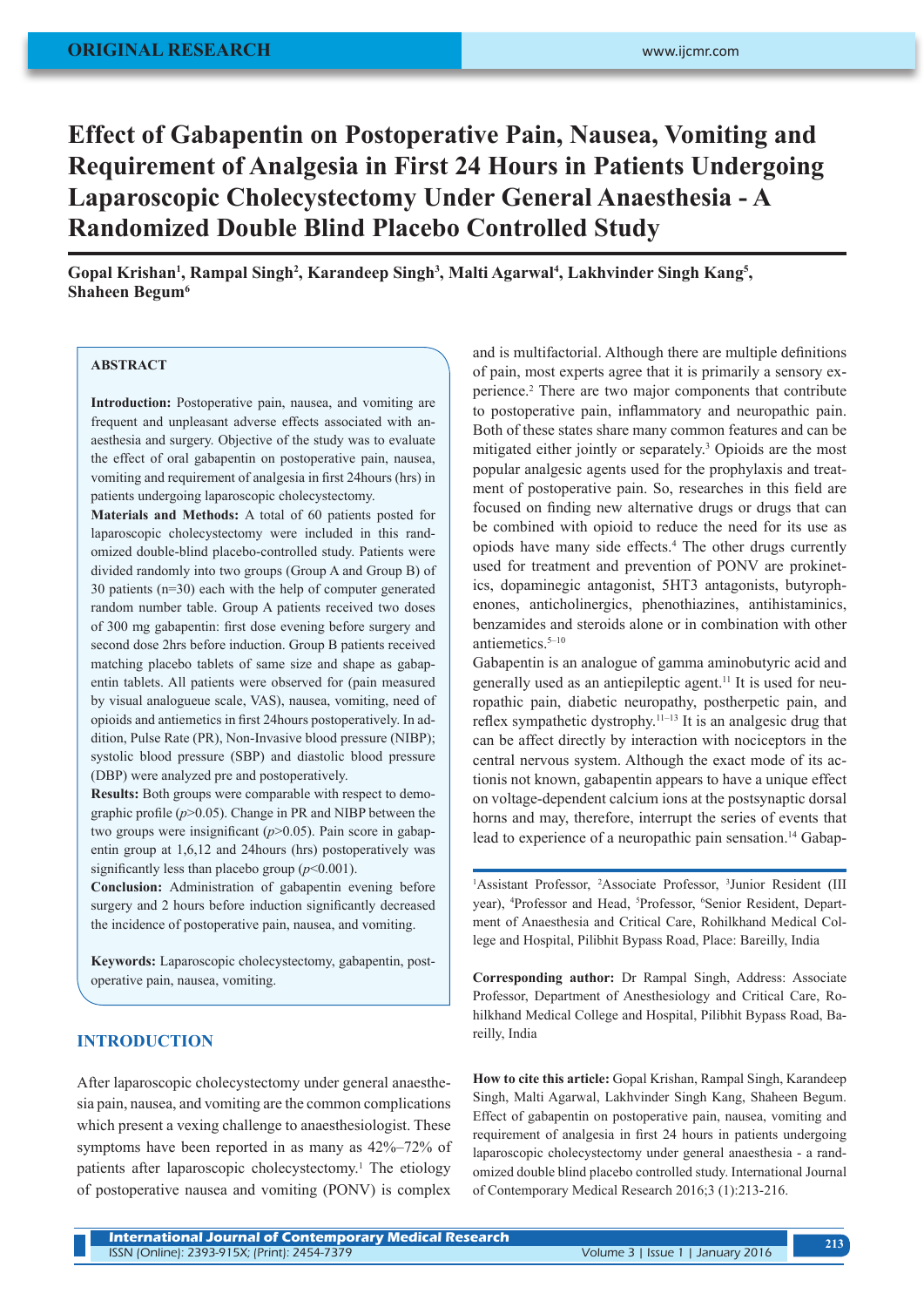entin is also effective in reducing the nausea and vomiting, which are induced by chemotherapy.<sup>15</sup> There is evidence that tachykinin activity is a part of pathogenesis of chemotherapy induced emesis. Tachykinin neurotransmitter activity changes in response to gabapentin, which may be the possible mechanism. Therefore, the effects of tachykinin may be the mechanism leading to nausea reduction after surgery and chemotherapy.15

# **MATERIALS AND METHODS**

This double-blind placebo-controlled study was conducted in the Departments of anaesthesia and critical care in Rohilkhand Medical College and Hospital, Bareilly. After approval from Institutional Ethical Committee, and written informed consent, total 60 patients were selected. The patients with uncontrolled diabetes mellitus, renal or liver diseases, concomitant diseases with nausea and vomiting, use of antiemetics in the 24hours before surgery, pregnancy, breast feeding, antidepressant use, and conversion from laparoscopic cholecystectomy to open cholecystectomy were excluded from the study. The primary outcome was the incidence of pain after laparoscopic cholecystectomy. The secondary outcome was the effect of gabapentin on postoperative nausea and vomiting. Patients were randomly divided into two groups using computer generated random number table. Group A patients received tablet gabapentin 300mg in the evening before surgery and 300mg, 2hrs before induction. Group B patients received a matching placebo (tablet) of same size and shape as gabapentin tablet. All patients were

| <b>Variables</b>                    | <b>Group A</b><br>$(n=30)$ | <b>Group B</b><br>$(n=30)$ | <i>p</i> -value |
|-------------------------------------|----------------------------|----------------------------|-----------------|
| Age (years)                         | $36\pm5.05$                | $37\pm5.95$                | 0.78            |
| Duration of surgery<br>(minutes)    | $68\pm9.65$                | $61\pm7.89$                | 0.15            |
| Duration of Anesthesia<br>(minutes) | $119\pm10.03$              | $117\pm9.89$               | 0.74            |
| <b>Table-1:</b> Demographic profile |                            |                            |                 |

induced with general anesthesia by using inj. Propofol (2mg/ kg) and inj. Vecuronium bromide (0.1mg/kg). No analgesia or antiemetic was administered preoperatively.

The PR, SBP and DBP were measured preoperatively before induction and postoperatively after 1, 6, 12, and 24hrs in both the groups. Measurement of pain was done by using visual analogue scale, "VAS" (0-No pain, 10-Worst possible pain) in both the groups. Injection ondansetron and butorphenol were used as rescue antiemetic and analgesic medications, respectively, on as-and-when required basis postoperatively. The average number of analgesics and antiemetics used in first postoperative day i.e. for 24hours were calculated in both the groups.

# **STATISTICAL ANALYSIS**

Statistical analysis was done by using paired and unpaired *t-*test. *P-*value <0.05 was considered as statistically significant and  $p<0.001$  was considered as statistically highly significant.

#### **RESULTS**

A total of 60 patients were included in the study. All values were calculated in mean±SD. The mean age of patients receiving gabapentin (group A) was 36.0±5.05 years and in the placebo group (group B) was 37.0±5.95 years [Table.1]. The mean preoperative PR in groups A and group B was  $80.5\pm2.54/minutes$  (min) and  $84.7\pm3.19/min$ , respectively (*p*>0.05). The mean postoperative PR after 1, 6, 12, and 24hrs in gabapentin group (group A) was  $87.7\pm2.91/\text{min}$ , 89.54±2.75/min, 82.4±1.94/min and 80.8±1.76/min, respectively, and in placebo group was 88.45±2.09/min, 85.2±1.97/ min, 89.8±2.08/min, and 83.78±1.98/min, respectively. There were no statistically significant difference between the two groups (*p*>0.05). The preoperative SBP in gabapentin group and placebo group was  $132.3 \pm 5.26$  and  $128.25 \pm 4.59$ mmHg,  $(p>0.05)$ . The postoperative SBP after 1, 6, 12, and 24hrs in gabapentin group was 129.7±3.54, 131.21±2.94,

| <b>Parameters</b>                                                                | Time of measurment |                  |                   |                   |                   |
|----------------------------------------------------------------------------------|--------------------|------------------|-------------------|-------------------|-------------------|
|                                                                                  | Preoperative       | Postoperative    |                   |                   |                   |
|                                                                                  |                    | 1 <sub>hr</sub>  | <b>6hrs</b>       | 12hrs             | 24hrs             |
| PR/minute                                                                        |                    |                  |                   |                   |                   |
| Group A                                                                          | $80.5 \pm 2.54$    | $87.7 \pm 2.91$  | $89.54 \pm 2.75$  | $82.4 \pm 1.94$   | $80.8 \pm 1.76$   |
| Group B                                                                          | $84.7 \pm 3.19$    | 88.45±2.09       | $85.2 \pm 1.97$   | $89.8 \pm 2.08$   | $83.78 \pm 1.98$  |
| $p$ -value                                                                       | >0.05              | >0.05            | >0.05             | >0.05             | >0.05             |
| $SBP$ mm $Hg$                                                                    |                    |                  |                   |                   |                   |
| Group A                                                                          | $132.3 \pm 5.26$   | $129.7 \pm 3.54$ | $131.21 \pm 2.94$ | $129.57 \pm 2.83$ | $130.53 \pm 3.65$ |
| Group B                                                                          | 128.25±4.59        | $127.8 \pm 2.91$ | $129.6 \pm 3.76$  | $129.41 \pm 1.89$ | $127.81 \pm 3.73$ |
| $p$ -value                                                                       | >0.05              | >0.05            | >0.05             | >0.05             | >0.05             |
| $DBP$ mmHg                                                                       |                    |                  |                   |                   |                   |
| Group A                                                                          | $79.32 \pm 1.23$   | $82.43 \pm 1.19$ | 79.85 ± 2.84      | $86.09 \pm 1.69$  | $86.29 \pm 2.69$  |
| Group B                                                                          | 77.82±2.434        | $84.9 \pm 2.76$  | $86.37 \pm 2.58$  | $87.26 \pm 1.97$  | $83.72 \pm 2.22$  |
| $p$ -value                                                                       | >0.05              | >0.05            | >0.05             | >0.05             | >0.05             |
| <b>Table-2:</b> Change in Pulse Rate (PR) and Non-Invasive Blood Pressure (NIBP) |                    |                  |                   |                   |                   |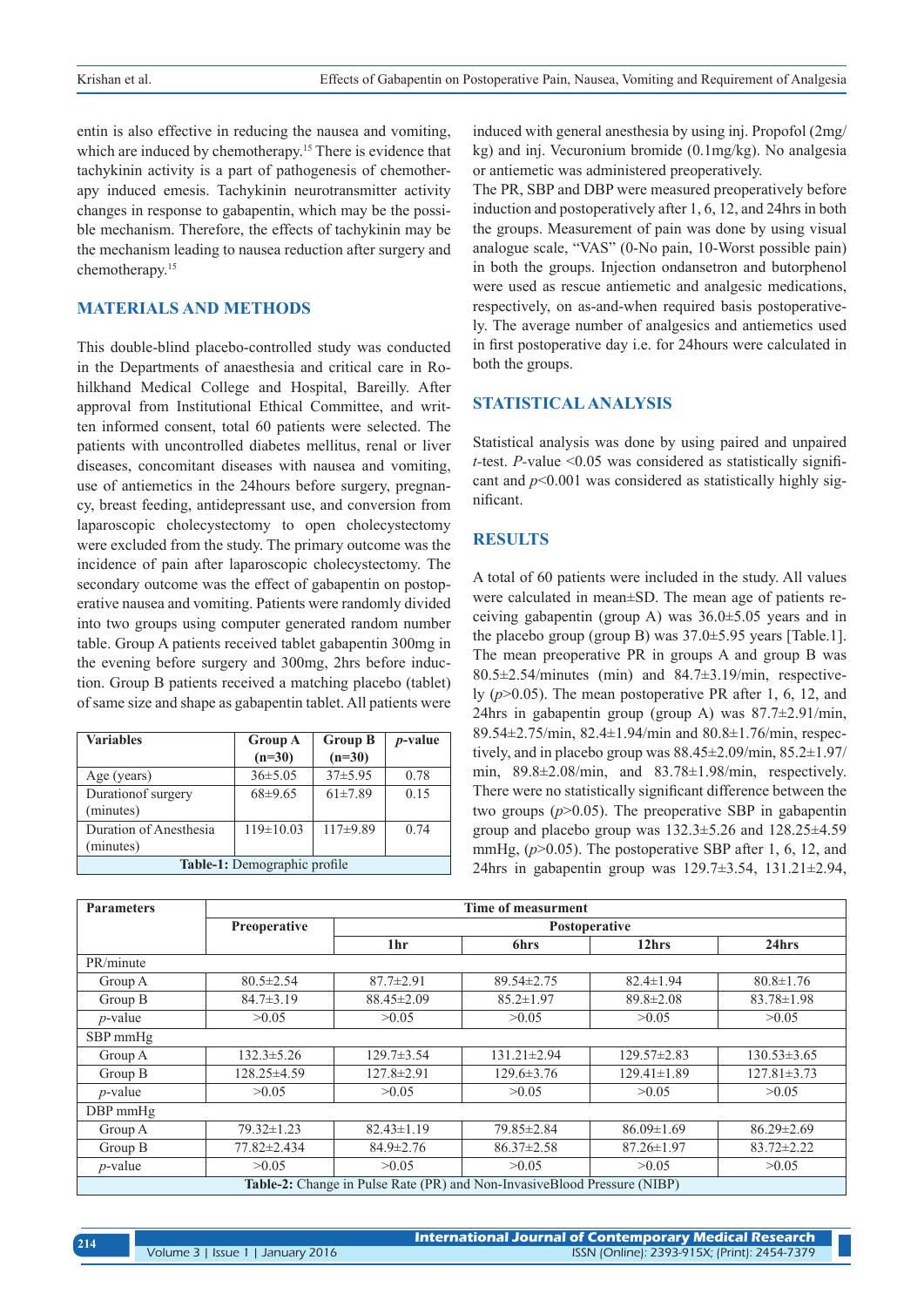$129.57\pm2.83$ , and  $130.53\pm3.65$  mmHg, respectively, and in placebo group was 127.8±2.91, 129.6±3.76, 129.41±1.89 and 127.81±3.73 mmHg, respectively. The preoperative DBP in group A and group B was  $79.32 \pm 1.23$  and  $77.82 \pm 2.43$ mmHg, (*p*>0.05). The postoperative DBP after 1, 6, 12, and 24hrs in gabapentin group was 82.43±1.19, 79.85±2.84, 86.09±1.69, and  $86.29 \pm 2.69$  mmHg and in placebo group was  $84.9 \pm 2.76$ , 86.37±2.58, 87.26±1.97, and 83.72±2.22 mmHg respectively. Intergroup SBP and DBP comparison was insignificant (*p*>0.05) [Table. 2].

Pain score was measured in both the groups using visual analogue scale (VAS), at 1,6,12 and 24hrs on first postoperative day. Pain score in gabapentin group and placebo group at 1,6,12 and 24hrs on first postoperative day was  $6.12 \pm 1.05$ , 4.18 $\pm$ 1.68, 2.49 $\pm$ 1.03 and 0.36 $\pm$ 0.45 and in placebo group were 8.17±1.25, 6.18±1.89, 4.17±1.09 and 1.37±0.95 respectively. Intergroup comparison was highly significant (*p*<0.001) [Table.3 figure.1]. Number of patients complaining vomiting were less in gabapentin group in comparison to placebo group (*p*<0.001) [Table. 4].

The average number of analgesics required on first postoperative day in gabapentin group and placebo group were  $1.21 \pm 0.23$  and  $4.01 \pm 1.15$  respectively; the comparison between the two groups was highly significant  $(p<0.001)$ . The average number of antiemetics required on first postoperative day in gabapentin group and placebo group was 1.19±0.27 and 3.97±1.02 respectively. Intergroup comparison was highly significant  $(p < 0.001)$  [Table. 5].

#### **DISCUSSION**

Prevention and treatment of postoperative pain, nausea and vomiting are major challenges to anaesthesiologists in the post anaesthesia care unit (PACU). The present study was conducted to compare the effectsof oral gabapentin with placebo on postoperative pain, nausea, and vomiting in patients undergoing laparoscopic cholecystectomy. The mean age of patients in gabapentin and placebo group was 36±5.05 and 37±5.95 years respectively, which were comparable with previous studies by Soroush*et al*. <sup>16</sup> and Behdad*et al.*<sup>17</sup> Vital signs such as PR, SBP,and DBP were assessed preoperatively and during first 24hrs after surgery at 1, 6, 12, and 24 hours. There was no significant difference between the two groups with respect to PR, SBP, and DBP. This is also observed by Behdad *et al*. 17 proving that gabapentin did not alter pulse rate and blood pressure significantly at given doses. Pain score was significantly reduced on first postoperative day in the gabapentin group when compared with the placebo group. Our findings were consistent with the previous studies by Behdad *et al*.,17 Mohammadi *et al*.,18 Montazeri *et al*. 19 and Dirks *et al*. 20 But it was not in accordance with the study by Bartholdy *et al*. <sup>21</sup> where gabapentin had no effect on postoperative pain which can be due to ineffectiveness of gabapentin at low does.

Prescribing gabapentin evening before surgery and before

| Time after surgery                | <b>Group A</b>  | <b>Group B</b>  | $p$ -value |
|-----------------------------------|-----------------|-----------------|------------|
| (hours)                           | $(n=30)$        | $(n=30)$        |            |
|                                   | $6.12 \pm 1.05$ | $8.17 \pm 1.25$ | < 0.001    |
| 6                                 | $4.18 \pm 1.65$ | $6.18 \pm 1.89$ | < 0.001    |
| 12                                | $2.49 \pm 1.03$ | $4.17 \pm 1.09$ | < 0.001    |
| 24                                | $0.36 \pm 0.45$ | $1.37 \pm 0.95$ | < 0.001    |
| <b>Table-3:</b> Intensity of pain |                 |                 |            |

| Time after surgery<br>(hours)                           | <b>Group A</b><br>$(n=30)$ | <b>Group B</b><br>$(n=30)$ | $p$ -value |
|---------------------------------------------------------|----------------------------|----------------------------|------------|
|                                                         |                            | 18                         | < 0.001    |
| 6                                                       |                            | 12                         | < 0.001    |
| 12                                                      |                            | n                          | < 0.001    |
| 24                                                      |                            |                            | < 0.001    |
| <b>Table-4:</b> Number of patients complaining vomiting |                            |                            |            |

|                                                                   | <b>Group A</b><br>$(n=30)$ | Group<br>$B(n=30)$ | value   |
|-------------------------------------------------------------------|----------------------------|--------------------|---------|
| Rescue analgesia                                                  | $1.21 \pm 0.23$            | $4.01 \pm 1.15$    | < 0.001 |
| Rescue antiemetic                                                 | $1.19 \pm 0.27$            | $3.97 \pm 1.02$    | < 0.001 |
| <b>Table-5:</b> Requirement of number of analgesia and antiemetic |                            |                    |         |



**Figure-1:** Comparison of pain scores (VAS) between two groups

induction resulted in decrease in average number of analgesics and antiemetics when compared with the placebo group in first 24hours postoperatively. This has been seen in previous studies by Soroush *et al.*,<sup>16</sup> Pandey *et al.*<sup>22</sup> and Khademi *et al*. 23 where gabapentin significantly reduced the incidence of postoperative nausea and vomiting and decreased the administration of antiemetics.

Like our study Rosarius *et al.*<sup>24</sup> used gabapentin 1200 mg orally, preoperatively to prevent postoperative pain after vaginal hysterectomy and noticed significant decrease in postoperative pain, nausea and vomiting.Turan *et al.*<sup>25</sup> also studied the use of oral gabapentin given preoperatively in patients of spinal surgery noticed significant reduction in incidence of nausea and vomiting compared to placebo.

Furthermore Bashir *et al*. and Sharma *et al*. also reveals that gabapentin may prove to be effective in prevention of postoperative pain, nausea and vomiting.26-27

#### **CONCLUSION**

The use of gabapentin evening before surgery and 2hours before induction reduced the administration of postoperative